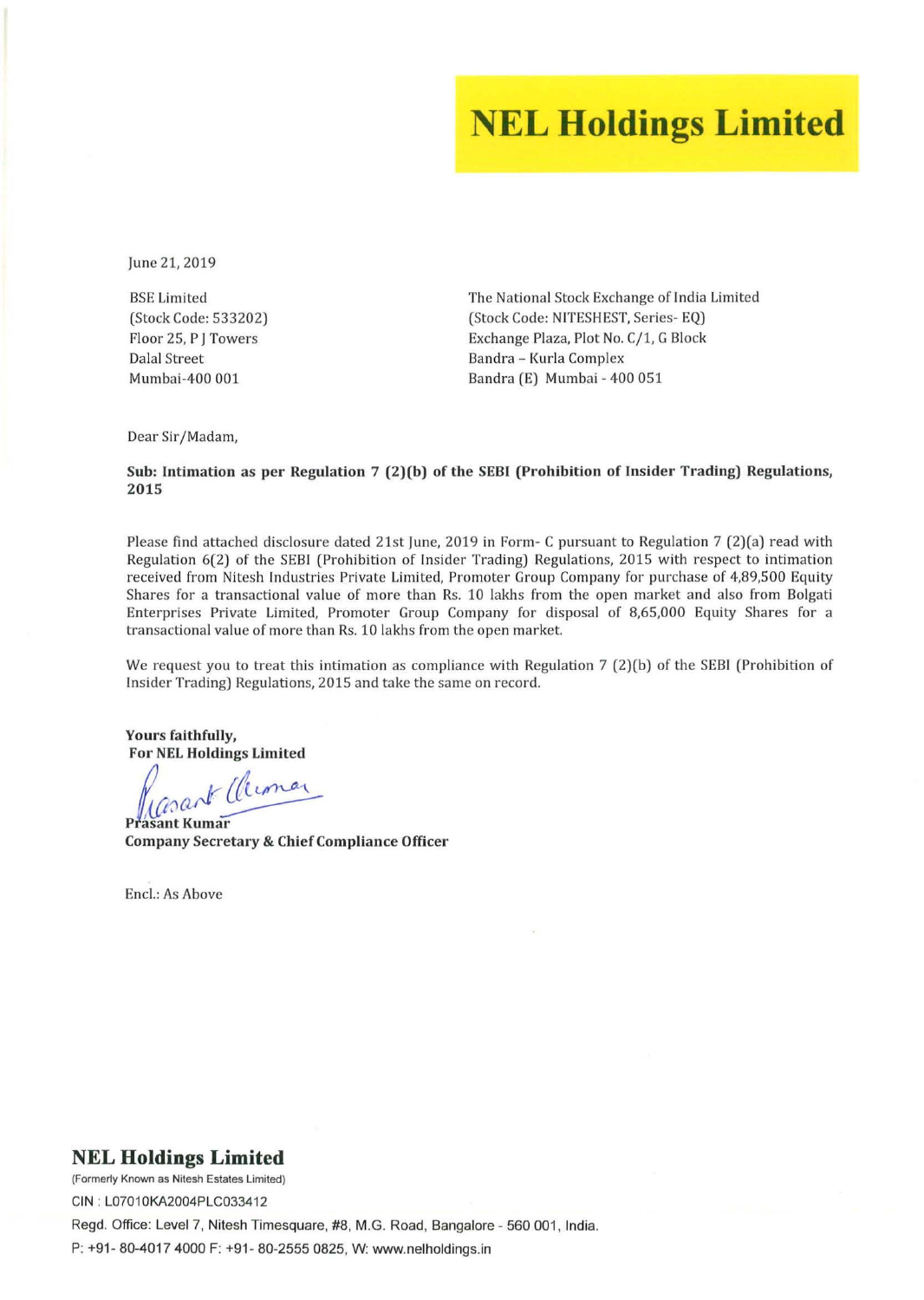## **FORM C** SEBI (Prohibition of Insider Trading) Regulations, 2015 [Regulation 7 (2) read with Regulation 6(2) - Continual disclosure]

Name of the company: NEL HOLDINGS LIMITED ISIN of the company: INE384A01010

 $\mathcal{L}$ 

talente de la constitución de la constitución de la constitución de la constitución de la constitución de la c

www.community.com

## Details of change in holding of Securities of Promoter, Employee or Director of a listed company and other such persons as mentioned in Regulation 6(2).

| Name,<br>PAN,<br>CIN/DIN,                                                                                                                                                   | Category<br>of Person |                    | Securities held<br>prior to<br>acquisition/ |                     |        | Securities acquired/Disposed                                                                         |                      |                | Securities held post<br>acquisition/disposal          | Date of allotment<br>advice/ acquisition of<br>shares/ |    | Date of<br>intimation<br>ίO | Mode of<br>acquisition /<br>disposal |
|-----------------------------------------------------------------------------------------------------------------------------------------------------------------------------|-----------------------|--------------------|---------------------------------------------|---------------------|--------|------------------------------------------------------------------------------------------------------|----------------------|----------------|-------------------------------------------------------|--------------------------------------------------------|----|-----------------------------|--------------------------------------|
| & address<br>with contact                                                                                                                                                   |                       |                    | disposal                                    |                     |        |                                                                                                      |                      |                |                                                       | sale of shares<br>specify                              |    | company                     |                                      |
| nos.                                                                                                                                                                        |                       | οf<br>securit<br>y | Type No.and %<br>of shareh-<br>olding       | Type of<br>security | No.    | Value                                                                                                | Transact<br>ion Type |                | Type of $\vert$ No. and % of<br>security shareholding | From                                                   | To |                             |                                      |
|                                                                                                                                                                             | $\overline{2}$        | 3                  | 4                                           | 5.                  | 6.     | $\overline{7}$                                                                                       | $\overline{8}$       | $\overline{9}$ | $\overline{10}$                                       | $\overline{1}\overline{1}$                             | 12 | $\overline{13}$             | $\overline{14}$                      |
| Nitesh<br>Industries<br>Pvt. Ltd.<br>CN:<br>U74300KA2006<br>PTC041133<br>Address: 25A.<br>$2^{nd}$ Floor,<br>Imperial Court,<br>Cunningham<br>Road.<br>Bangalore-<br>560052 | Promoter Shares       |                    | 18180276<br>$(12.47\%)$                     | <b>Shares</b>       | 489500 | Rs.11,03,578/<br>-(Rupees<br>Eleven lakh<br>three thousand<br>five hundred<br>seventy eight<br>only) | Purchase             | <b>Shares</b>  | 18669776<br>$(12.80\%)$                               | 21.06.2019 21.06.2019 21.06.2019 On Market             |    |                             |                                      |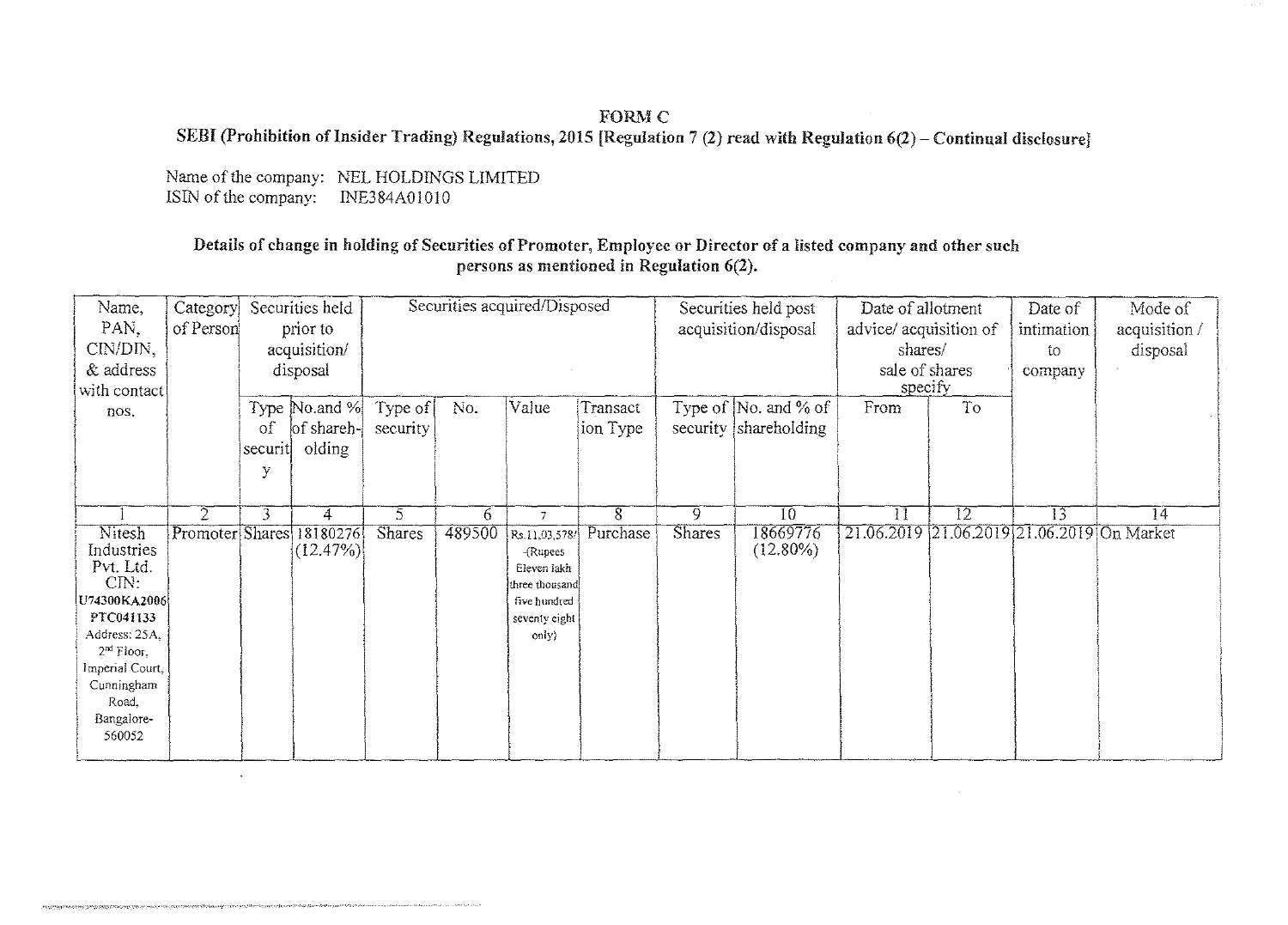Details of trading in derivatives of the company by Promoter, Employee or Director of a listed company and other snch persons as mentioned in Regulation 6(2}.

| Trading in derivatives (Specify type of contract, Futures or Options etc) | Exchange on which<br>the trade was<br> executed |                |                                                       |          |                                                    |                |
|---------------------------------------------------------------------------|-------------------------------------------------|----------------|-------------------------------------------------------|----------|----------------------------------------------------|----------------|
| Type of<br>contract                                                       | Contract<br>specifications                      | Buy            |                                                       | Sell     |                                                    |                |
|                                                                           |                                                 | Notional Value | Number of units<br>$ $ (contracts $*$ lot size) Value | Notional | Number of units<br>$ $ (contracts $*$ lot<br>size) |                |
| -5                                                                        |                                                 |                | 18                                                    | 19       | 20                                                 | 21             |
|                                                                           |                                                 |                | NOT APPLICABLE                                        |          |                                                    | <b>NSE/BSE</b> |



**Name & Signature:**  Designation:

Date: 21.06.2019 Place: Bangalore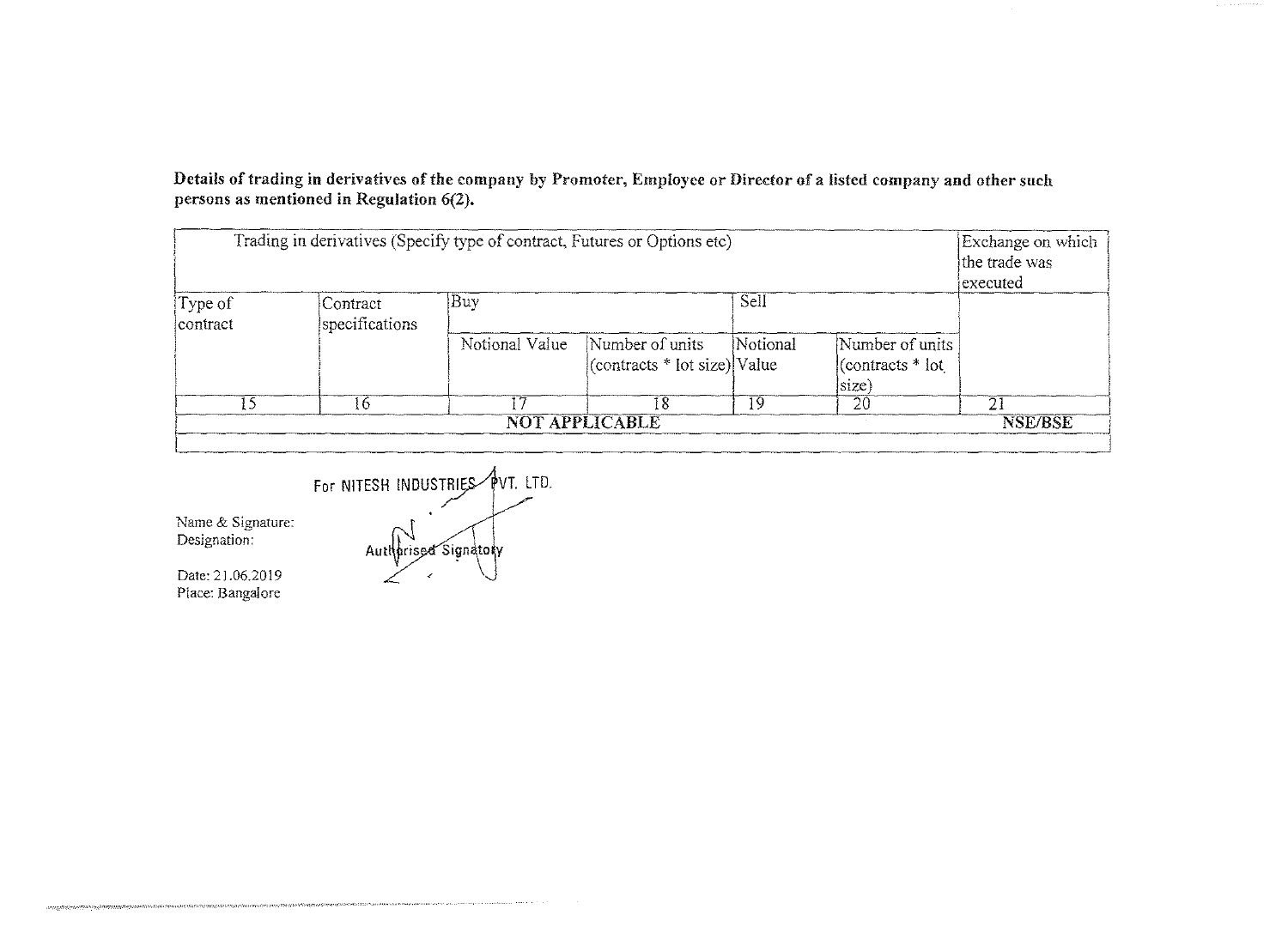## **FORM C** SEBI (Prohibition of Insider Trading) Regulations, 2015 [Regulation 7 (2) read with Regulation 6(2) - Continual disclosure]

Name of the company: NEL HOLDINGS LIMITED ISIN of the company: INE384A01010

 $\cdot$ 

the Concession of Schname and particular Communications are a proportional and the communication of the communication of the communication of the communication of the communication of the communication of the communication

## Details of change in holding of Securities of Promoter, Employee or Director of a listed company and other such persons as mentioned in Regulation 6(2).

| Name,<br>PAN.<br>CIN/DIN.                                                                                                                                                   | Category<br>of Person | Securities held<br>prior to<br>acquisition/ |                                        | Securities acquired/Disposed |        |                                                                                                                | Securities held post<br>acquisition/disposal |               | Date of allotment<br>advice/ acquisition of<br>shares/ |                           | Date of<br>intimation<br>to | Mode of<br>acquisition/<br>disposal        |                 |
|-----------------------------------------------------------------------------------------------------------------------------------------------------------------------------|-----------------------|---------------------------------------------|----------------------------------------|------------------------------|--------|----------------------------------------------------------------------------------------------------------------|----------------------------------------------|---------------|--------------------------------------------------------|---------------------------|-----------------------------|--------------------------------------------|-----------------|
| & address<br>with contact                                                                                                                                                   |                       |                                             | disposal                               |                              |        |                                                                                                                |                                              |               |                                                        | sale of shares<br>specify |                             | company                                    |                 |
| nos.                                                                                                                                                                        |                       | $\sigma$<br>securit<br>y                    | Type No. and %<br>of shareh-<br>olding | Type of<br>security          | No.    | Value                                                                                                          | Transact<br>ion Type                         |               | Type of $\sqrt{N_0}$ and % of<br>security shareholding | From                      | To                          |                                            |                 |
|                                                                                                                                                                             | 2                     | 3                                           | 4                                      | 5                            | 6.     | $\tilde{I}$                                                                                                    | 8                                            | 9             | $\overline{10}$                                        | $\prod$                   | T2                          | 13                                         | $\overline{14}$ |
| Bolgati<br>Enterprises<br>Pvt. Ltd.<br>CIN.<br>U70102KA2008<br>PTC045179<br>Address: 21A,<br>$2nd$ Floor,<br>Imperial Court.<br>Cunningham<br>Road,<br>Bangalore-<br>560052 | Promoter Shares       |                                             | 5732114<br>$(3.93\%)$                  | <b>Shares</b>                | 865000 | Rs.18,73,296/<br>-(Rupees<br>Eighteen lakh<br>seventy three<br>thousand two<br>hundred<br>ninety five<br>only) | Sale                                         | <b>Shares</b> | 4867114<br>$(3.33\%)$                                  |                           |                             | 21.06.2019 21.06.2019 21.06.2019 On Market |                 |